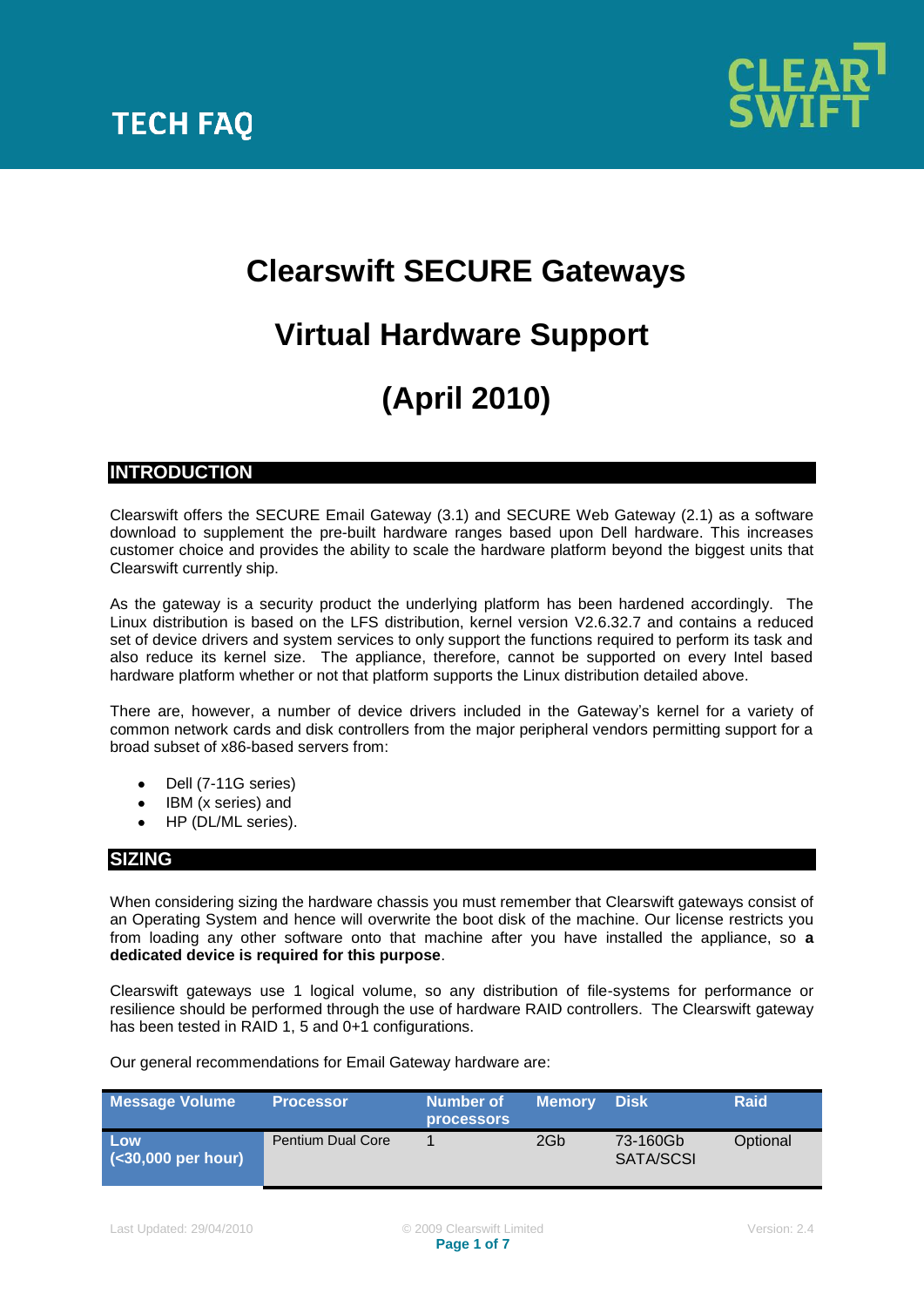

| <b>Medium</b><br>(<60,000 per hour)     | Dual/Quad Core<br>Xeon |   | 2Gb | 73-160Gb<br>SATA/SCSI         | Optional  |
|-----------------------------------------|------------------------|---|-----|-------------------------------|-----------|
| <b>High</b><br>$($ > 60,000 per hour)   | Dual/Quad Core<br>Xeon |   | 2Gb | 73-160Gb<br>SATA/SAS          | Yes $(1)$ |
| <b>Very High</b><br>(>100,000 per hour) | Dual/Quad Core<br>Xeon | 2 | 4Gb | $144Gb+$<br>SATA/SCSI/<br>SAS | Yes(1)    |

Our general recommendations for Web Gateway hardware are:

| <b>Number or Users</b>                      | <b>Processor</b>       | <b>Number of</b><br><b>processors</b> | <b>Memory</b>   | <b>Disk</b>              | <b>Raid</b> |
|---------------------------------------------|------------------------|---------------------------------------|-----------------|--------------------------|-------------|
| Low<br>(up to 200 total<br>users)           | Dual Core              | 1                                     | 2G <sub>b</sub> | 1 x 160Gb<br><b>SATA</b> | Optional    |
| <b>Medium</b><br>(up to 500 total<br>users) | Dual/Quad Core<br>Xeon | 1                                     | 2G <sub>b</sub> | 1 x 160Gb<br><b>SATA</b> | Optional    |
| <b>High</b><br>(up to 2500 total<br>users)  | Dual Quad Core<br>Xeon | 2                                     | 4Gb             | 3 x 146 Gb<br><b>SAS</b> | Yes (5)     |

The following tables define the hardware on which the appliances have been tested by Clearswift.

#### **DELL PLATFORMS**

| <b>Chassis</b>   | <b>Processors</b> | <b>Memory</b>   | <b>Disks</b> | <b>RAID</b>       | <b>Network</b>    |
|------------------|-------------------|-----------------|--------------|-------------------|-------------------|
|                  |                   |                 |              | <b>Controller</b> | <b>Controller</b> |
| <b>Dell 750</b>  | Celeron/Pentium   | $1-2GB$         | <b>SATA</b>  | No                | <b>Broadcom</b>   |
| <b>Dell 850</b>  | Celeron/Pentium   | $1-2GB$         | SATA         | No.               | <b>Broadcom</b>   |
| <b>Dell 860</b>  | Celeron Pentium   | $1-2GB$         | <b>SATA</b>  | <b>No</b>         | <b>Broadcom</b>   |
| <b>Dell R200</b> | Celeron           | 1Gh             | <b>SATA</b>  | <b>No</b>         | <b>Broadcom</b>   |
| <b>Dell 1650</b> | Pentium III       | $1-2GB$         | <b>SCSI</b>  | PERC <sub>3</sub> | <b>Broadcom</b>   |
| <b>Dell 1850</b> | Xeon              | $1 - 4GB$       | SCSI         | PERC4             | <b>Broadcom</b>   |
| <b>Dell 1950</b> | DC Xeon           | $2-4GB$         | <b>SAS</b>   | PERC <sub>5</sub> | <b>Broadcom</b>   |
| <b>Dell 1950</b> | Quad Core         | 2G <sub>b</sub> | SAS          | PERC <sub>6</sub> | <b>Broadcom</b>   |
| <b>Dell R610</b> | Quad Core         | 4Gb             | <b>SAS</b>   | PERC <sub>6</sub> | <b>Broadcome</b>  |
| <b>Dell 2850</b> | Xeon              | $2-4GB$         | SCSI         | PERC4             | <b>Broadcom</b>   |
| <b>Dell 2950</b> | <b>Quad Core</b>  | 4Gb             | <b>SAS</b>   | PERC <sub>6</sub> | <b>Broadcom</b>   |
| <b>Dell 6850</b> | DC Xeon           | $2-4GB$         | SAS          | PERC5             | <b>Broadcom</b>   |

The following models have also been used by customers in the field:

| PowerEdge 1750 | PowerEdge 1955 | PowerEdge 2550 | PowerEdge 2650 |
|----------------|----------------|----------------|----------------|
| PowerEdge 2800 | PowerEdge 350  | PowerEdge 840  | PowerEdge 850  |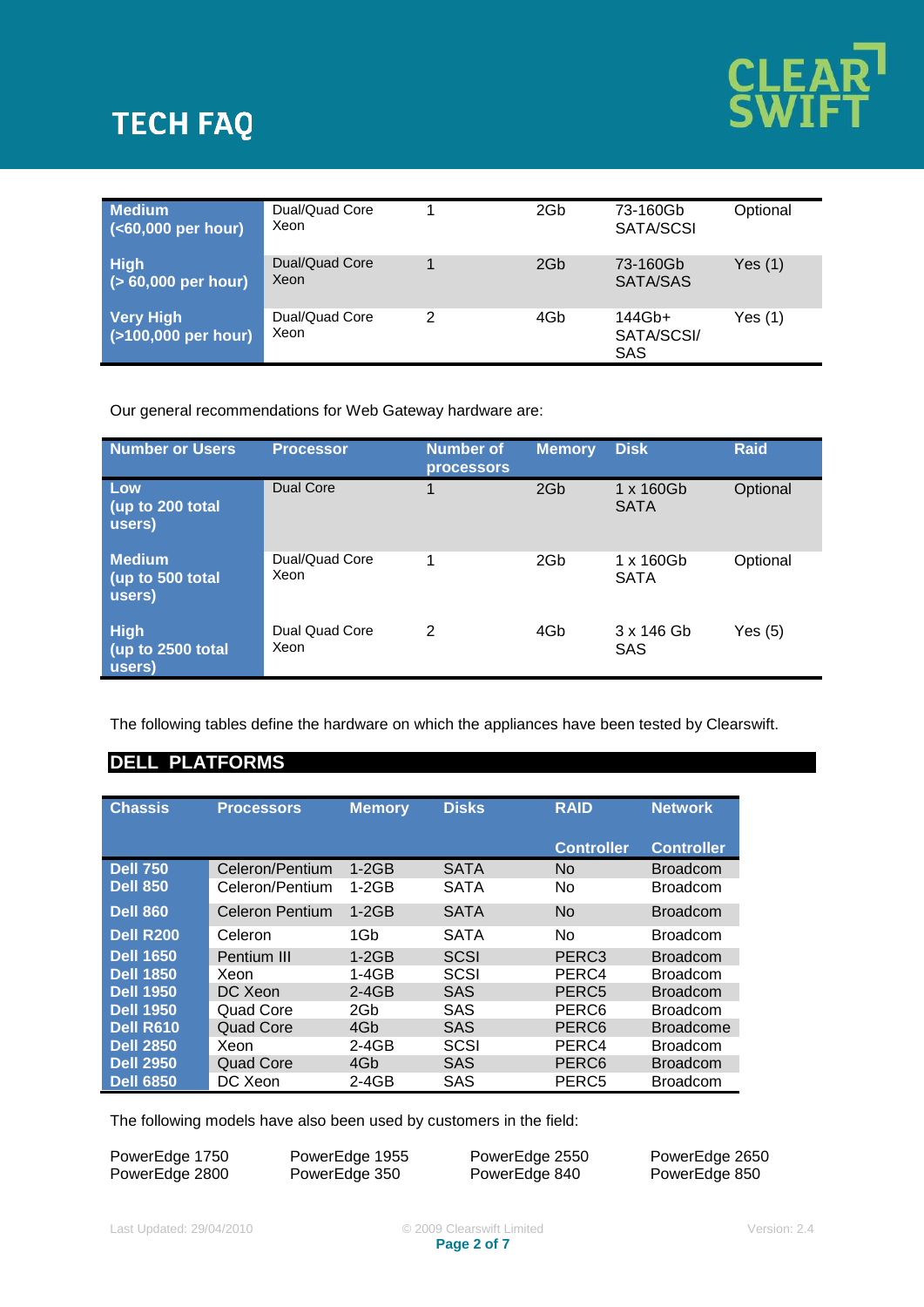

PowerEdge T105 PowerEdge R300

PowerEdge R300 PowerEdge R410 PowerEdge SC440 Dimension 470<br>PowerEdge T105 PowerEdge SC1425 PowerEdge R210 PowerEdge R710 PowerEdge SC1425

#### **IBM PLATFORMS**

| <b>Chassis</b>                    | <b>Processors</b>      | <b>Memory</b> | <b>Disks</b> | <b>RAID</b>         | <b>Network</b>          |
|-----------------------------------|------------------------|---------------|--------------|---------------------|-------------------------|
|                                   |                        |               |              | <b>Controller</b>   | <b>Controller</b>       |
| X3250                             | CeleronPentium         | $1-2GB$       | <b>SATA</b>  | <b>No</b>           | <b>Broadcom</b>         |
|                                   | DC Xeon                |               |              |                     |                         |
| X346                              | Xeon/Dual Core<br>Xeon | $2-4GB$       | <b>SCSI</b>  | Adaptec<br>AIC 7902 | <b>Broadcom</b><br>5721 |
| X335                              | Xeon                   | $1-2GB$       | <b>SCSI</b>  | LSI-Logic           | <b>Broadcom</b>         |
| <b>X336</b>                       | DC Xeon                | $1-2GB$       | <b>SCSI</b>  | LSI-Logic           | <b>Broadcom</b>         |
| X3550                             | DC Xeon                | $1-2GB$       | <b>SAS</b>   | Adaptec             | Boradcom                |
| <b>X360</b>                       | Xeon                   | $1-2Gb$       | <b>SCSI</b>  | Adaptec             | Intel                   |
| X365                              | Xeon                   | $1-2Gb$       | <b>SCSI</b>  |                     |                         |
| <b>X366</b>                       | Xeon                   | $1-2Gb$       | <b>SAS</b>   | Adaptec             | <b>Broadcom</b>         |
| <b>HS20</b><br><b>Bladecenter</b> | Xeon                   | $2-4Gb$       | <b>SAS</b>   |                     |                         |
| <b>LS20</b><br><b>BladeCenter</b> | Opteron                | $2-4Gb$       | <b>SCSI</b>  |                     |                         |
| <b>HS21</b>                       | DC Xeon                | $2-4Gb$       | <b>SAS</b>   |                     |                         |

The following models have also been used by customers in the field:

| eServer xSeries 232 | eServer xSeries 335 | eServer xSeries 336 | System x3350    |
|---------------------|---------------------|---------------------|-----------------|
| System x3650        | System x3500        | System x3610        | System x3250 M2 |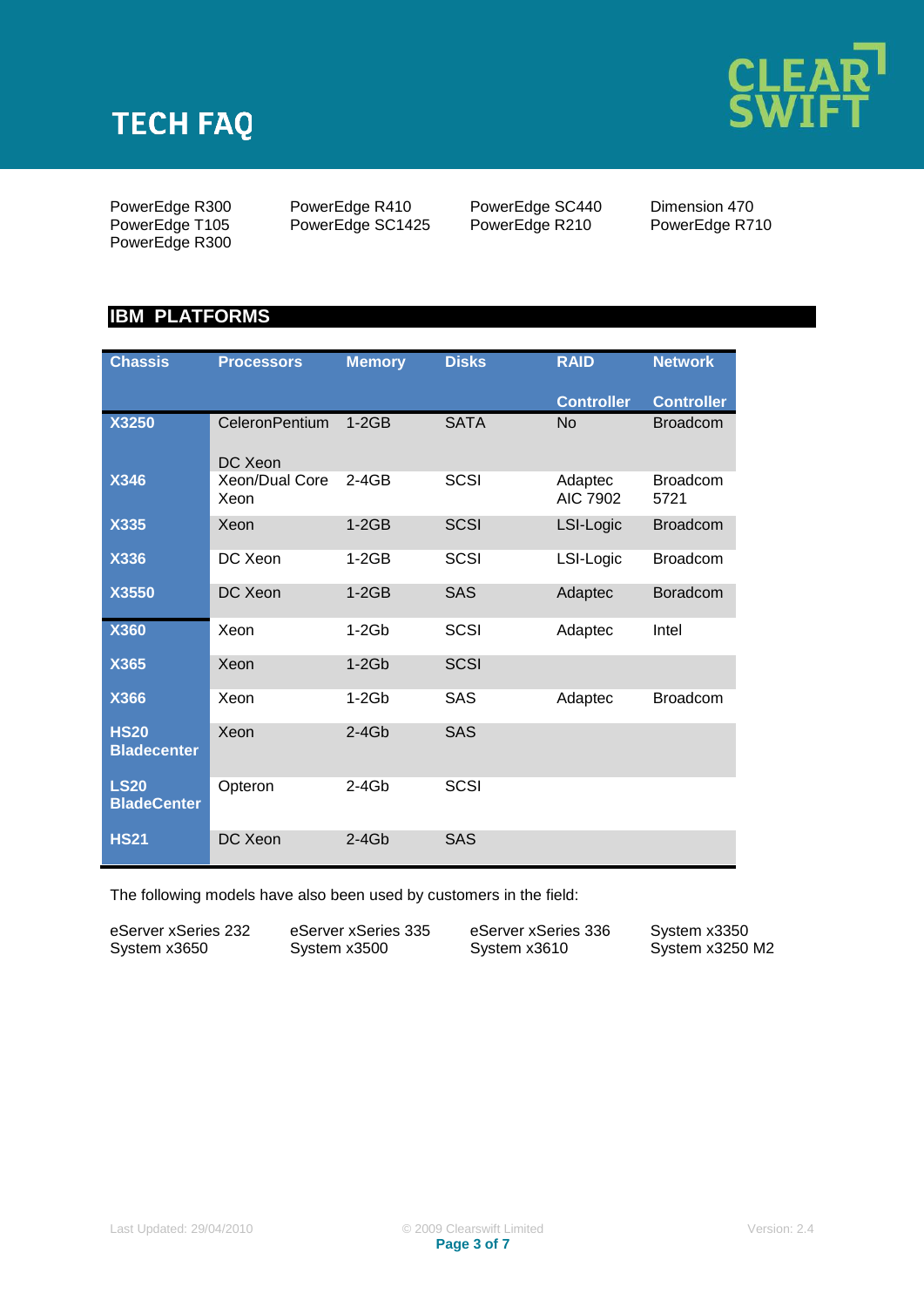#### **HP PLATFORMS**

| <b>Chassis</b>  | <b>Processors</b> | <b>Memory</b> | <b>Disks</b> | <b>RAID</b>       | <b>Network</b>    |
|-----------------|-------------------|---------------|--------------|-------------------|-------------------|
|                 |                   |               |              | <b>Controller</b> | <b>Controller</b> |
| <b>DL360 G3</b> | Xeon              | $1-2GB$       | <b>SCSI</b>  | Smart<br>Array 5i | <b>Broadcom</b>   |
| <b>DL380 G5</b> | DC Xeon           | $1-2GB$       | <b>SAS</b>   | Smart<br>Array    | <b>Broadcom</b>   |

The following models have also been used by customers in the field:

| ProLiant BL20p G2  | ProLiant BL20p G3   | ProLiant BL35p G1 | ProLiant BL460c G1    |
|--------------------|---------------------|-------------------|-----------------------|
| ProLiant BL465c G1 | ProLiant DL320 G3   | ProLiant DL360 G2 | ProLiant DL360 G4     |
| ProLiant DL360 G5  | ProLiant DL365 G1   | ProLiant DL380 G2 | ProLiant DL380 G3     |
| ProLiant DL380 G4  | ProLiant DL385 G2   | ProLiant DL585 G2 | <b>ProLiant ML370</b> |
| ProLiant ML570     | <b>HP Netserver</b> | HP d530           | ProLiant DL380 G5     |
| ProLiant DL360 G3  | ProLiant ML150 G3   | ProLiant DL360 G6 | ProLiant BL460c G6    |
| ProLiant BL465c G1 | ProLiant BL20p G2   | ProLiant BL20p G3 | ProLiant DL320 G6     |
| ProLiant DL180 G6  | ProLiant DL160 G6   | ProLiant DL320 G4 | ProLiant ML310 G4     |
| ProLiant DL380 G6  |                     |                   |                       |

#### **HITACHI PLATFORMS**

| <b>Chassis</b> | <b>Processors</b> | <b>Memory</b> | <b>Disks</b> | <b>RAID</b>       | <b>Network</b>    |
|----------------|-------------------|---------------|--------------|-------------------|-------------------|
|                |                   |               |              | <b>Controller</b> | <b>Controller</b> |
| <b>HA8000</b>  | Quad Core         | 4Gb           | <b>SATA</b>  | LSI<br>Megaraid   | ??                |

#### **FUJITSU PLATFORMS**

| <b>Chassis</b>                     | <b>Processors</b> | <b>Memory</b> | <b>Disks</b> | <b>RAID</b>       | <b>Network</b>                      |
|------------------------------------|-------------------|---------------|--------------|-------------------|-------------------------------------|
|                                    |                   |               |              | <b>Controller</b> | <b>Controller</b>                   |
| <b>Primergy</b><br><b>RX200 S4</b> | Dual Core         | 4Gb           | <b>SCSI</b>  | Adaptec           | <b>Broadcom</b><br><b>NetXtreme</b> |

#### **CAVEATS**

This document describes hardware models that have either been explicitly tested by Clearswift or which Clearswift believes should be capable of supporting a Clearswift gateway deployment. Please note, even though a chassis may be listed in the table, it does not mean that it is guaranteed to work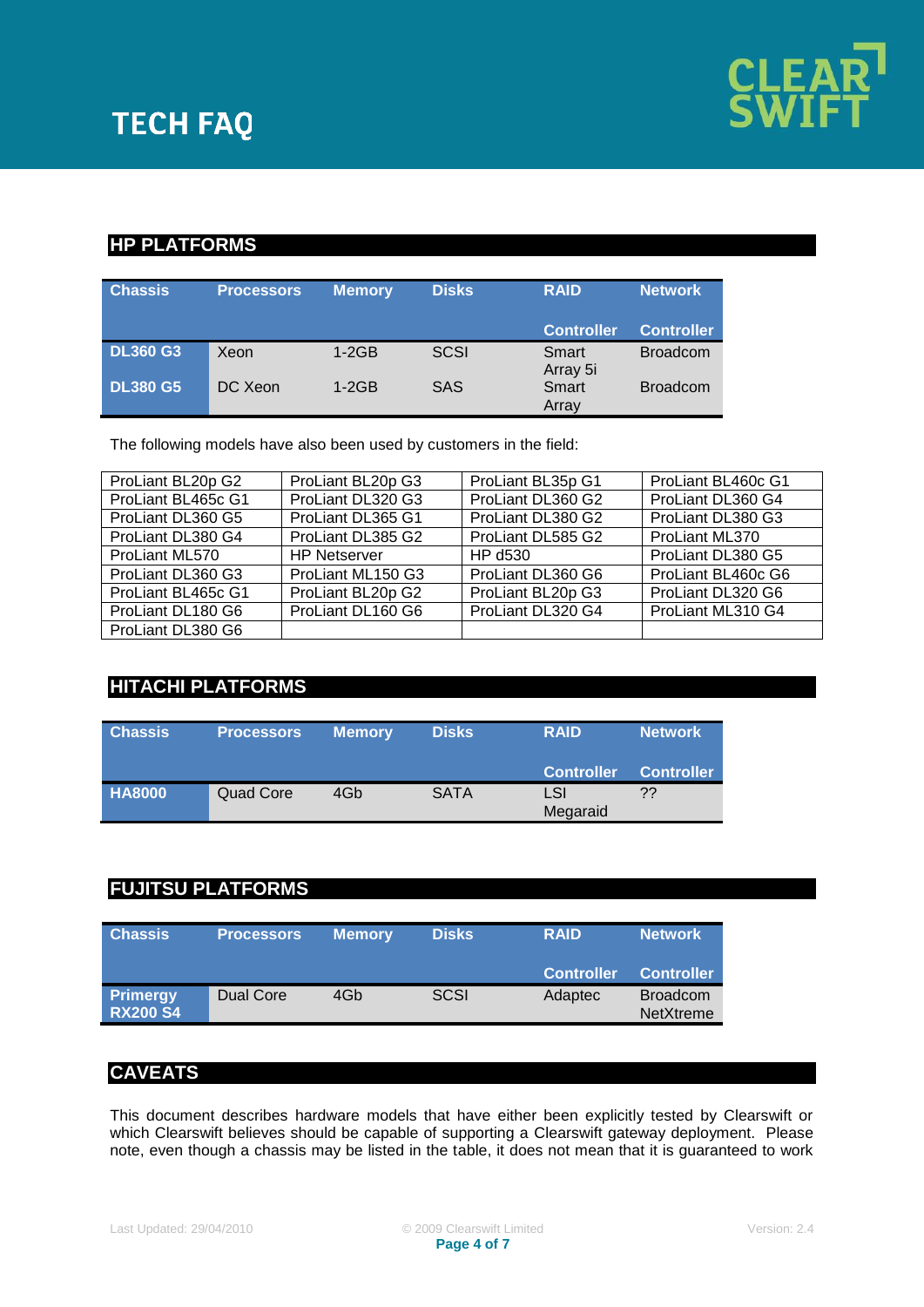

due to potential vendor variations in controller versions or additional peripherals that may be supplied with the unit.

By providing the customers with a means to deploy the appliance onto their specific choice of hardware, Clearswift cannot guarantee the performance nor can Clearswift guarantee the behaviour of a product with regard to the hardware handling of non-Dell based servers.

Clearswift will not support customers, under the terms of the gateway standard support contract, who modify the operating system by installing additional software components or who modify the operating system or product configuration files.

Clearswift suggest that customers intending to deploy on a hardware platform not listed in this document should contact Clearswift Product Management (ukproductmanagement@clearswift.com) to seek advice prior to deployment.

#### **HOW CAN I CHECK SUPPORT FOR MY DEVICES**

Device drivers have to be built into the kernel, there is no support for loadable modules.

If you are unsure whether you hardware is compatible, you can use the Internet to check to see what devices are supported in the kernel.

Using the site [http://kernel.xc.net/,](http://kernel.xc.net/) enter the device name/identity of the main modules in your system, such as Disk Controller or Network Card into the top search box. The search will return whether that module is supported which you can then check against the supplied configuration as below.

For example if you search for 'Adaptec 1542 Disk Controller' you will find an entry for Adaptec AHA1542 support' and the help text will indicate that the kernel must the flag "CONFIG\_SCSI\_AHA1542" set to "Y".

The "CONFIG\_" options for the currently supported drivers are listed below

# # IDE chipset support/bugfixes # CONFIG\_IDE\_GENERIC=Y<br>CONFIG\_IDE\_GENERIC=Y<br>CONFIG\_BLK\_DEV\_CMD640=Y<br>CONFIG\_BLK\_DEV\_CMD640\_ENHANCED=Y<br>CONFIG\_BLK\_DEV\_IDEPCI=Y<br>CONFIG\_IDEPCI\_SHARE\_IRQ=Y<br>CONFIG\_IDEPCI\_SHARE\_IRQ=Y<br>CONFIG\_IDEPCI\_SHARE\_IRQ=Y<br>CONFIG\_IDEPCI\_SHARE CONFIG\_BLK\_DEV\_PDC202XX\_NEW=y<br>CONFIG\_BLK\_DEV\_SVWKS=y<br>CONFIG\_BLK\_DEV\_SIIMAGE=y<br>CONFIG\_BLK\_DEV\_SIS5513=y<br>CONFIG\_BLK\_DEV\_SLC90E66=y<br>CONFIG\_BLK\_DEV\_VIA82CXXX=y<br>CONFIG\_IDEDMA\_AUTO=y<br>CONFIG\_IDEDMA\_AUTO=y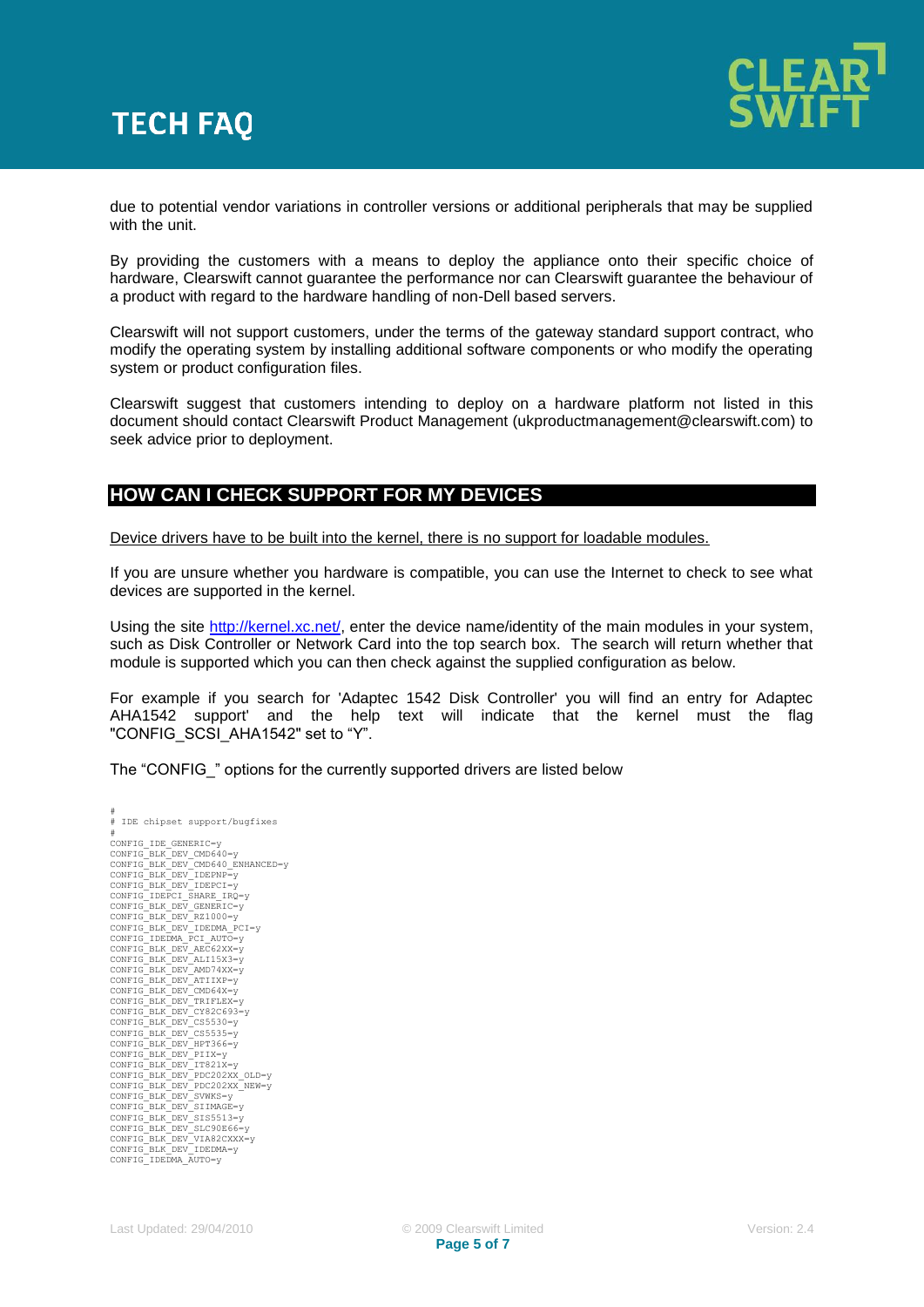

# SCSI low-level drivers<br># SCSI low-level drivers<br>0<br>CONFIG BICSI TCP=y<br>
CONFIG BICSI TCP=y<br>
CONFIG SCSI 2<br>
CONFIG SCSI 2<br>
CONFIG SCSI ARAIS2X=y<br>
CONFIG SCSI ARAIS2X=y<br>
CONFIG SCSI ARAIS2X=y<br>
CONFIG SCSI ARAIS2X=y<br>
CONFIG A CONFIG\_SCSI\_QLA\_FC=y CONFIG\_SCSI\_LPFC=y CONFIG\_SCSI\_DC395x=y CONFIG\_SCSI\_DC390T=y # # Multi -device support (RAID and LVM) # CONFIG\_MD=v CONFIG\_BLK\_DEV\_MD=y CONFIG\_MD\_RAID0=y CONFIG\_MD\_RAID1=y<br>CONFIG\_MD\_RAID10=y<br>CONFIG\_MD\_RAID5=y<br>CONFIG\_MD\_RAID6=y # # Ethernet (10 or 100Mbit) #<br>CONFIG NET ETHERNET=y CONFIG\_MII=y<br>CONFIG\_HAPPYMEAL=y<br>CONFIG\_CONGEM=y<br>CONFIG\_CASSINI=y<br>CONFIG\_NET\_VENDOR\_3COM=y<br>CONFIG\_VORTEX=y CONFIG\_LANCE=y<br>CONFIG\_NET\_VENDOR\_SMC=y # # Tulip family network device support # CONFIG\_NET\_TULIP=y CONFIG\_DE2104X=y CONFIG\_TULIP=y

Last Updated: 29/04/2010 © 2009 Clearswift Limited Version: 2. **Page 6 of 7**